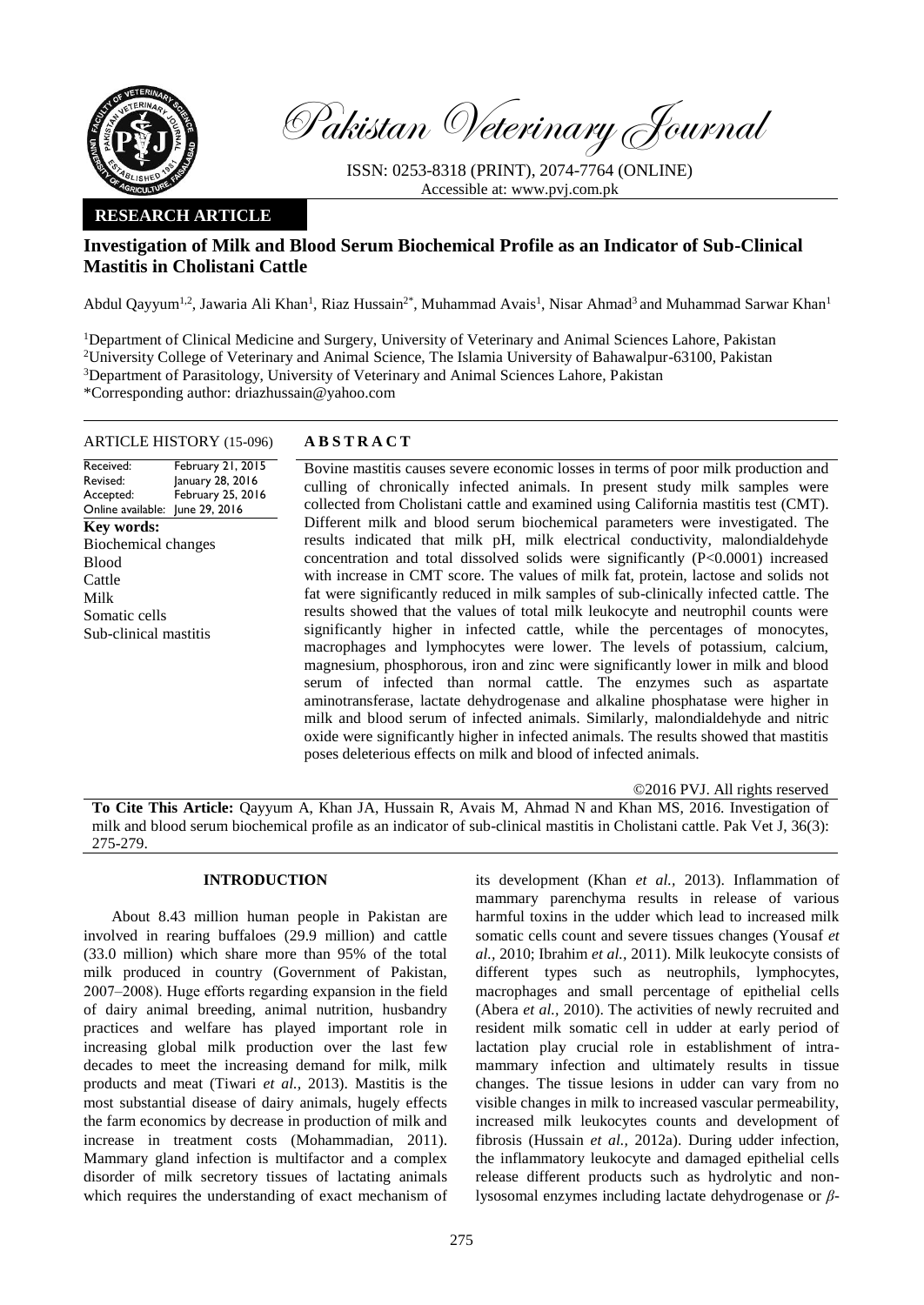galactosidase lysosomal enzyme which lowers the milk quality. Mastitis causes the decrease level of milk casein, fat, lactose and various important micro and macro minerals in animals (Hussain *et al.,* 2012b; Hamadani, 2013). Different milk enzymes, like lactate dehydrogenase (LDH) and alkaline phosphatase (ALP) are originated from disintegrated blood leukocytes, interstitial cells and damaged epithelial cells of the mammary parenchyma. These enzymes in milk and blood of infected animals are considered as the best biomarkers of udder health as their level is increased during inflammation in mastitic animals (Kalantari *et al.,* 2013). Various biochemical changes in milk including increased concentration of malondialdehyde, sodium and decreased levels of potassium are useful tools to monitor the udder health in animals. Previously, it has been reported that milk electrical conductivity, milk pH and potassium are usually the most important and sensitive diagnostic tool to determine the sub-clinical mastitis in bovine (Eshratkhah *et al.,* 2012). Therefore, the current study was conducted to determine the biochemical changes in milk and blood serum of sub-clinically infected Cholistani cattle.

#### **MATERIALS AND METHODS**

**Collection of milk and blood samples:** A total of 320 milk and blood samples were collected from sub-clinically infected Cholistani cattle kept in and around district Bahawalpur during November 2013 to December 2014. All the cattle selected in this study were apparently healthy and free of any clinical disease and palpable udder lesions. Prior to collection of milk for diagnosis the udder and teat end of each animal was thoroughly washed using sterile water. After discarding first few lacteal secretions about 50 ml milk samples were collected in plastic sterile tubes. The blood samples (10 ml) were collected from the jugular vein of infected cattle.

**California mastitis test (CMT) and milk biochemical changes:** The California mastitis test (CMT) was used to detect the subclinical mastitis on all the collected milk samples (Schalm *et al.,* 1971). The severity of infection was measured on the basis of CMT results as 0 to 3 (0=No reaction or trace, 1=Weak positive, 2=Moderate positive; 3=Strong positive).

Milk pH was measured with the help of pH meter. Electrical conductivity and milk temperature was measured by electrical conductivity meter. Milk protein, fat, lactose and solids not fat were determined as

described by Hussain *et al.* (2012b). The milk total and differential leukocyte count was determined as previously described (Gargouri *et al.,* 2008). Various trace minerals and milk electrolytes were investigated through wet digestion. Sodium and potassium concentrations in milk were investigated by flame photometer. Estimation of total phosphorus was done by using colorimetric method at a wavelength of 720 nm against standard and blank. The calcium, copper, magnesium, iron and zinc were investigated by using atomic absorption spectrophotometry (Hussain *et al.,* 2012b).

**Enzyme and oxidative parameters:** Equal numbers of defatted milk and blood serum samples of healthy and mastitic animals were selected for estimation of enzymes. Briefly, all the infected quarter milk samples were centrifuged for 5 min to remove butter fat at  $0^{\circ}$ C and 5000g. Blood samples without anticoagulant (EDTA) were collected from healthy and mastitic lactating cows for serum analysis. Serum was removed from blood of infected animals by placing the blood samples on ice. The activities of different enzymes in milk and blood samples were determined spectrophoto-metrically by using commercially available kits. The activity of AST (Human, Catalog # 12011), LDH (Randox, Catalog # 259500) and ALP (Analyticon, Catalog # 954) was estimated on a spectrophotometer at wavelengths of 340, 405 and 340 nm respectively (Babaei *et al.,* 2007). Malondialdehyde (MDA) and nitric oxide (NO) oxidative stress parameters both in milk and blood samples were determined by using spectrophotometer (Nisebet *et al.,* 2007).

**Statistical analyses:** The data collected in this study were analyzed by using one way of ANOVA and means were compared by t-test. P<0.05 was considered as significance level.

## **RESULTS**

The results indicated that the temperature of milk obtained from infected and healthy cattle did not reveal significant statistical difference. The pH, milk electrical conductivity, malondialdehyde concentration and total dissolved solids were significantly (P<0.0001) higher in milk samples collected from infected cattle when compared to healthy animal. However, the values of milk fat, protein, lactose and solids not fat were significantly lower in milk of sub- clinically infected cows (Table 1).

**Table1:** CMT score based milk biochemical changes (Mean±SE) in healthy and sub clinically mastitis cattle

| Parameters                      | CMT score       |                  |                   |                    |  |
|---------------------------------|-----------------|------------------|-------------------|--------------------|--|
|                                 |                 |                  | $^{++}$           | $^{++}$            |  |
| Milk Temp (°C)                  | $37.3 \pm 0.1$  | 37.56±0.10       | 37.8±0.08         | $37.7 \pm 0.10$    |  |
| Milk pH                         | $6.74 \pm 0.01$ | $6.96 \pm 0.01$  | $7.04 \pm 0.02$   | $7.89 \pm 0.03*$   |  |
| Electrical Conductivity (mS/cm) | $4.71 \pm 0.05$ | $5.35 \pm 0.07*$ | $5.97 \pm 0.12*$  | $5.97 \pm 0.04*$   |  |
| Fat $(\%)$                      | $4.85 \pm 0.03$ | $3.34 \pm 0.01*$ | $3.25 \pm 0.042*$ | $3.21 \pm 0.03*$   |  |
| Protein (%)                     | $3.69 \pm 0.03$ | $2.91 \pm 0.02*$ | $2.83 \pm 0.03*$  | $2.64 \pm 0.04*$   |  |
| Lactose (%)                     | $4.45 \pm 0.03$ | $3.69 \pm 0.01*$ | $3.60 \pm 0.05*$  | $3.39 \pm 0.05*$   |  |
| Solid not fat (%)               | $10.8 \pm 0.15$ | $7.93 \pm 0.07*$ | $7.66 \pm 0.09*$  | $7.31 \pm 0.10*$   |  |
| Total solid $(mg/L)$            | 1405.3±12.1     | 1634.9±26.3*     | 1748.3±30.5*      | $1927.5 \pm 16.3*$ |  |

Asterisk values differed significantly in rows. CMT results were categorized on the basis of severity into severe (+++), moderate (++), mild (+) and negative (0).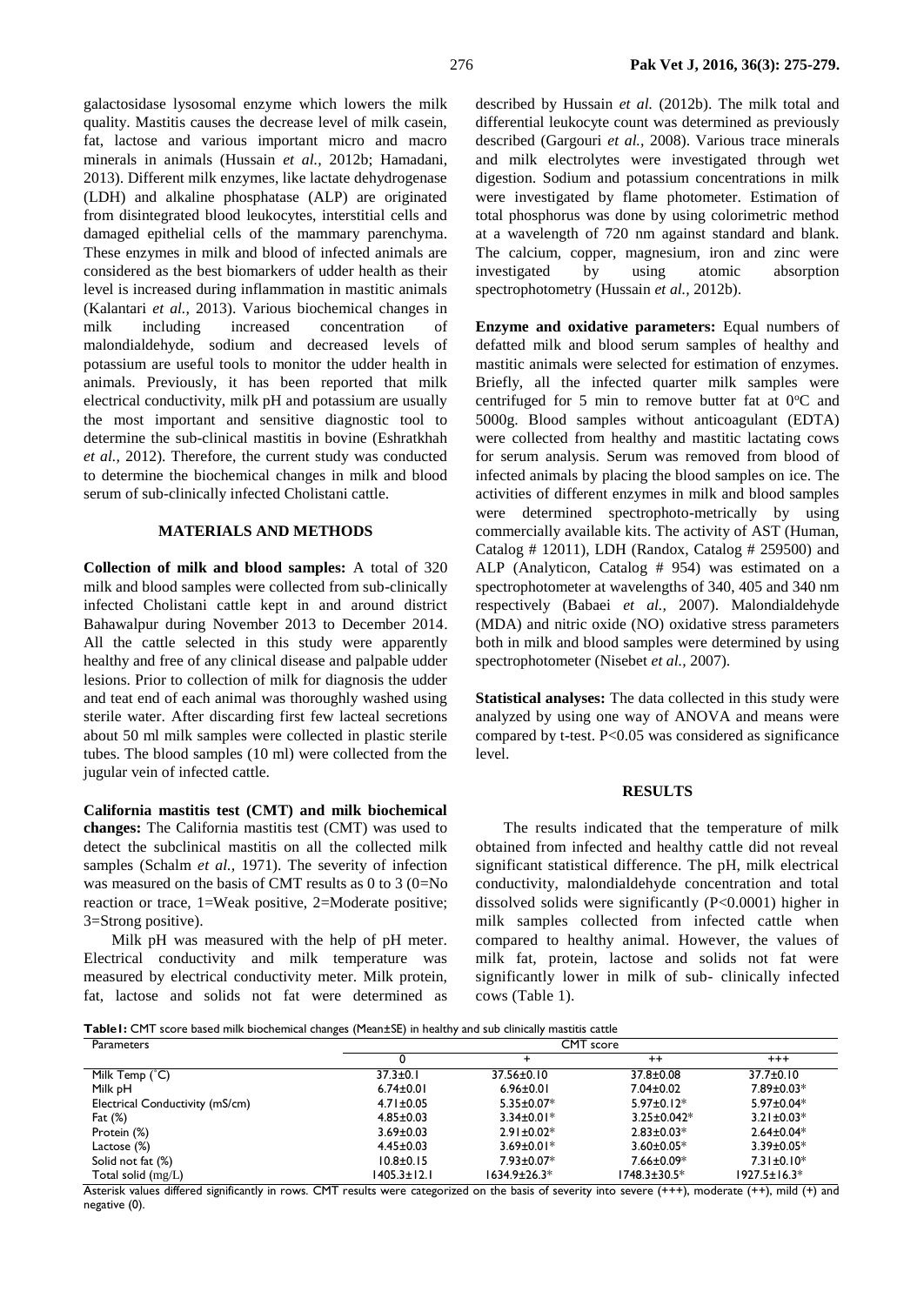**Table 2:** CMT score based milk total somatic cell and differential count in healthy and mastitic cattle

| <b>CMT</b> score |                   |                  |                              |  |
|------------------|-------------------|------------------|------------------------------|--|
|                  |                   | $^{++}$          | $^{++}$                      |  |
| $2.17 \pm 0.05$  | $9.57 \pm 0.25$ * | $33.9 \pm 1.05*$ | $79.4 \pm 1.15^*$            |  |
| $18.6 \pm 0.42$  | $27.8 \pm 0.35*$  | $53.5 \pm 0.40*$ | $60.5 \pm 0.34*$             |  |
| $46.4 \pm 0.38$  | $31.7 \pm 0.21*$  | $21.8 \pm 0.21*$ | $19.6 \pm 0.32*$             |  |
| $13.6 \pm 0.24$  | $7.55 \pm 0.13*$  | $5.53 \pm 0.11*$ | $5.45 \pm 0.15*$             |  |
| $21.3 \pm 0.55$  | $14.0 \pm 0.31*$  | $14.3 \pm 0.39*$ | $13.4 \pm 0.35*$<br>$\cdots$ |  |
|                  | 1.00<br>$\sim$    | $\sim$ $\sim$    |                              |  |

Values (Mean±SE) bearing asterisk in a row differ significantly. CMT results were categorized on the basis of severity into severe (+++), moderate  $(++)$ , mild  $(+)$  and negative  $(0)$ .

**Table 3:** CMT score based various minerals in milk and blood of healthy and mastitic cattle

| Parameters                   |                   |                    | <b>CMT</b> Score   |                   |
|------------------------------|-------------------|--------------------|--------------------|-------------------|
|                              |                   | $\pm$              | $^{++}$            | $^{+++}$          |
| Serum milk minerals (mg/dl)  |                   |                    |                    |                   |
| Sodium                       | $50.67 \pm 0.43$  | $67.47 \pm 0.54*$  | $84.31 \pm 0.39*$  | $90.91 \pm 0.24*$ |
| Potassium                    | $181.82 \pm 0.71$ | $171.49 \pm 0.55*$ | $153.72 \pm 0.60*$ | 143.93±0.39*      |
| Calcium                      | l 18.59±0.52      | $111.19 \pm 0.40*$ | $100.27 \pm 0.20*$ | $94.15 \pm 0.59*$ |
| Magnesium                    | $9.84 \pm 0.15$   | $8.81 \pm 0.091*$  | $8.40 \pm 0.031*$  | $8.004 \pm 0.01*$ |
| Phosphorous                  | 34.72±0.21        | $29.19 \pm 0.37*$  | $24.41 \pm 0.14*$  | $21.18 \pm 0.20*$ |
| Iron                         | $0.07 \pm 0.04$   | $0.04 \pm 0.03*$   | $0.04 \pm 0.00*$   | $0.03 \pm 0.03*$  |
| <b>Zinc</b>                  | $0.05 \pm 0.04$   | $0.04 \pm 0.03$    | $0.03 \pm 0.00*$   | $0.03 \pm 0.00*$  |
| Copper                       | $0.01 \pm 0.04$   | $0.01 \pm 0.02$    | $0.01 \pm 0.02$    | $0.01 \pm 0.00$   |
| Serum blood minerals (mg/dl) |                   |                    |                    |                   |
| Calcium                      | $7.95 \pm 0.01$   | $6.57 \pm 0.03*$   | $6.2 \pm 0.01*$    | $6.0 \pm 0.01*$   |
| Phosphorus                   | $4.88 \pm 0.09$   | $4.19 \pm 0.01*$   | $3.97 \pm 0.09*$   | $3.49 \pm 0.03*$  |
| Zinc                         | $0.06 \pm 0.06$   | $0.98 \pm 0.05*$   | $0.88 \pm 0.04*$   | $0.83 \pm 0.04*$  |

Values (Mean±SE) bearing asterisk in a row differ significantly. CMT results were categorized on the basis of severity into severe (+++), moderate  $(++)$ , mild  $(+)$  and negative  $(0)$ .

| Table 4: CMT score based milk and blood serum enzymes concentrations in healthy and sub clinically mastitic cattle |  |  |  |
|--------------------------------------------------------------------------------------------------------------------|--|--|--|
|--------------------------------------------------------------------------------------------------------------------|--|--|--|

| <b>Parameters</b>          | <b>CMT</b> Score  |                    |                    |                    |  |
|----------------------------|-------------------|--------------------|--------------------|--------------------|--|
|                            |                   |                    | $^{++}$            | $^{+++}$           |  |
| Milk serum enzymes (IU/L)  |                   |                    |                    |                    |  |
| Alkaline phosphatase       | $60.79 \pm 0.25$  | 70.8±0.32*         | $99.9 \pm 0.31*$   | $109.86 \pm 0.34*$ |  |
| Aspartate aminotransferase | $150.17 \pm 1.34$ | 160.33±0.44*       | $184.69 \pm 1.14*$ | $191.32 \pm 1.29*$ |  |
| Lactate dehydrogenase      | $167.86 \pm 1.51$ | $264.44 \pm 5.85*$ | $477.85 \pm 5.52*$ | 777.69±13.29*      |  |
| Blood serum enzymes (IU/L) |                   |                    |                    |                    |  |
| Alkaline phosphatase       | $49.7 \pm 0.50$   | $64.1 \pm 0.21$ *  | $77.9 \pm 0.22$ *  | $81.7 \pm 0.28*$   |  |
| Aspartate aminotransferase | $111.1 \pm 1.01$  | $130.9 \pm 0.29*$  | $139.6 \pm 0.39*$  | $147.6 \pm 0.25$ * |  |
| Lactate dehydrogenase      | $376.4 \pm 2.66$  | $514.2 \pm 2.75*$  | 556.8±2.0006*      | $637.6 \pm 2.72*$  |  |

Values (Mean±SE) bearing asterisk in a row differ significantly. CMT results were categorized on the basis of severity into severe (+++), moderate  $(++)$ , mild  $(+)$  and negative  $(0)$ .

| <b>Table 5:</b> Lipid peroxidation products Malondialdehyde and Nitric oxide in milk and blood serum (Mean $\pm$ SE) of healthy and sub clinically infected |  |  |
|-------------------------------------------------------------------------------------------------------------------------------------------------------------|--|--|
| cattle                                                                                                                                                      |  |  |

| <b>Parameters</b>                         | CMT score       |                   |                  |                  |  |
|-------------------------------------------|-----------------|-------------------|------------------|------------------|--|
|                                           |                 |                   | $^{\mathrm{+}}$  | $^{++}$          |  |
| Malondialdehyde levels in milk (nmol/ml)  | $5.31 \pm 0.07$ | $7.63 \pm 0.09*$  | $8.59 \pm 0.08*$ | $10.5 \pm 0.16*$ |  |
| Malondialdehyde levels in blood (nmol/ml) | $1.62 \pm 0.01$ | $2.18 \pm 0.08^*$ | $2.56 \pm 0.05*$ | $2.78 \pm 0.06*$ |  |
| Nitric oxide levels in blood (umol/L)     | $29.8 \pm 0.26$ | $36.4 \pm 0.15*$  | $44.9 \pm 0.93*$ | $59.9 \pm 0.22*$ |  |

Values (Mean±SE) bearing asterisk in a row differ significantly. CMT results were categorized on the basis of severity into severe (+++), moderate  $(++)$ , mild  $(+)$  and negative  $(0)$ .

The results showed that the values of total milk leukocytes and differential leukocyte counts (Table 2) were significantly different in infected and normal cattle. The values of total milk leukocyte counts along with neutrophil percentage were significantly higher in infected cattle as compared to healthy animals. The values of monocytes, macrophages and lymphocytes were significantly lower in milk samples collected from infected animals than the normal cattle. The mean±SE values of milk macro and micro mineral profile is presented in Table 3. The results indicated that the level of potassium, calcium, magnesium, phosphorous, iron and zinc was significantly lower in milk and blood serum of infected cattle as compared to normal animals. However, the values of sodium were significantly increased in mastitic cattle.

The different milk serum enzymes such as aspartate aminotransferase, lactate dehydrogenase and alkaline

phosphatase were statistically increased in milk and blood serum of infected animals. These increased values of milk enzymes were dependent on the severity of CMT scores (Table 4). The values of lipid peroxidation products malondialdehyde and nitric oxide were also significantly increased in milk and blood of infected as compared to non-infected cattle (Table 5).

## **DISCUSSION**

Literature related to biochemical and hematological changes due to sub clinical mastitis in Cholistani cattle in Pakistan is very little. However different studies have been conducted in various other breeds of cattle and buffaloes to assess only the biochemical changes in mastitic milk. In present study the results showed that the mean values of milk pH and electrical conductivity were significantly higher on the basis of CMT score in mastitic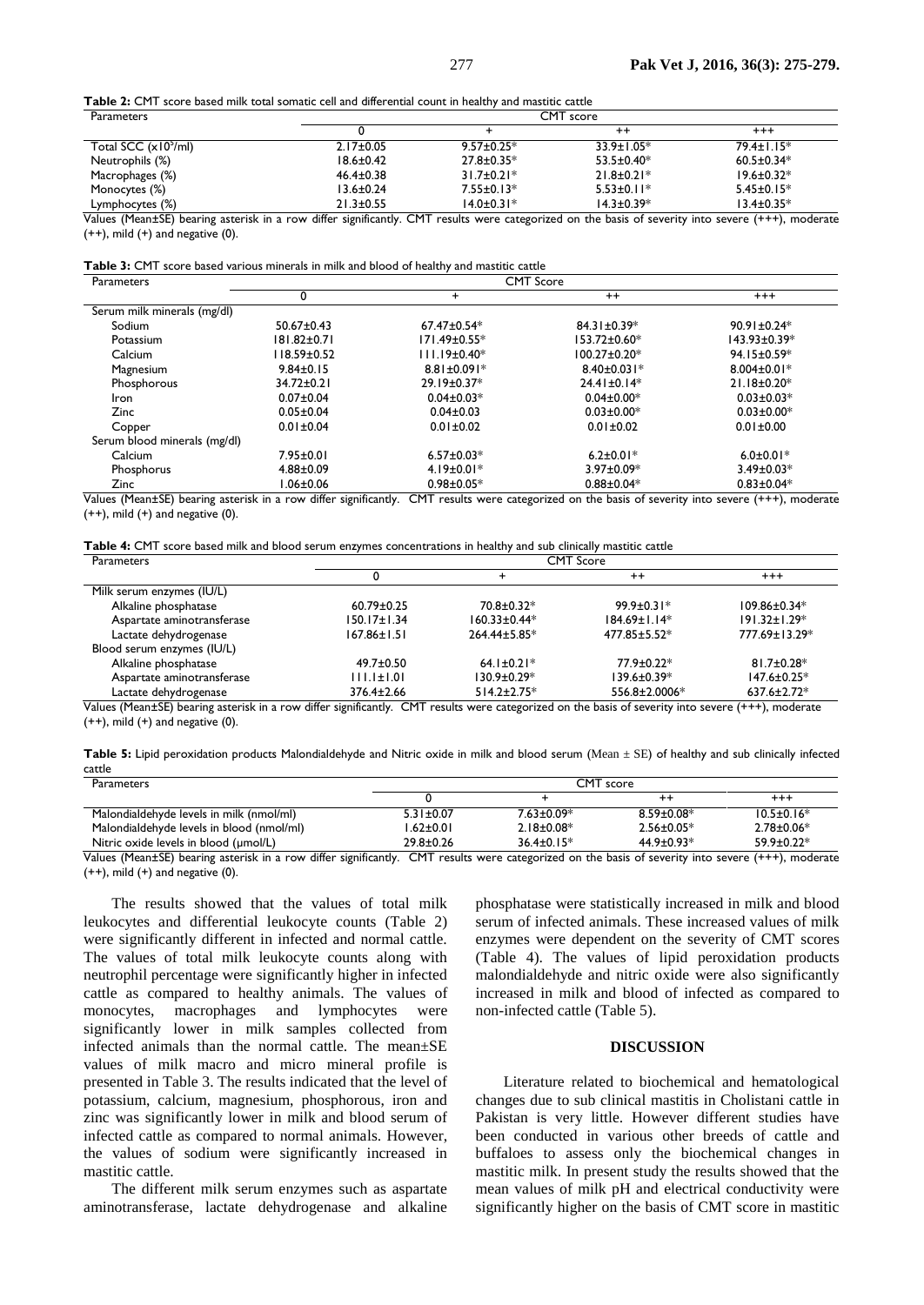milk as compared to healthy animals. The increased values of these parameters were associated with the severity of CMT score. Previously it has been reported that CMT test is accurate and reliable tool for cow's milk. The higher milk pH might be due to increased milk leukocytes (Hassan, 2013; Yarabbi *et al.,* 2014) while the increased milk electrical conductivity can be associated with alterations in mineral contents of infected milk (Kasikci *et al.,* 2012). The increased milk pH and electrical conductivity could be due to the increased leakage of salts and different ions as results of increased permeability of membrane following inflammatory reactions (Hussain *et al.,* 2012a). Decreased concentrations of milk fat, proteins, lactose and solid not fat in present study might be due to the inflammatory changes in mammary parenchyma. The effects on various component of milk in this study probability could be due to the impaired synthetic activity of mammary gland or due to damaging effects of pathogens ultimately reducing the secretory activity of milk producing cells in mammary glands. These results are similar to different previous studies indicating decreased milk fat, proteins, lactose and solid not fat in milk of mastitic cattle (Yarabbi *et al.,* 2014; Calderon-Rangel *et al.,* 2014). In present study results revealed that total milk leukocyte counts along with neutrophil percentage increased significantly in infected cattle. It is reported that influx of milk total and neutrophil cell population occurred due to the inflammatory reactions in mammary parenchyma. Previously different studies have shown that predominant neutrophil population in milk is the best indication of mammary infection (Kamal *et al.,* 2014). The percentage of monocytes, macrophages and lymphocytes was decreased significantly in infected milk. Previously, lower values of these cells in mastitic milk have also been

The mean±SE values of some macro and micro minerals such as potassium, calcium, magnesium, phosphorous in milk of infected cattle were significantly reduced. Moreover, in addition to these minerals the values of zinc in blood of infected cattle were also reduced significantly. However, the values of sodium were significantly higher in mastitic cattle. The values of milk iron, copper and zinc were non-significantly different between infected and healthy cattle. Previously decreased levels of potassium (Haron *et al.,* 2014), phosphorous (Batavani *et al*. 2007), calcium (Yildiz and Gusuzoglu, 2005), magnesium (Hussain *et al.,* 2012b), while increased level of sodium (Haron *et al.,* 2014) have been reported.

reported (Bhutto *et al.,* 2012; Jin-bo *et al.,* 2012).

The different milk and blood serum enzymes including aspartate aminotransferase, lactate dehydrogenase and alkaline phosphatase were significantly higher on the basis of severity of CMT scores. The increased levels of these enzymes in milk and blood serum can be linked with tissue damage in mammary parenchyma. Moreover, the increased concentration of these enzymes in milk can be attributed to damaged leukocytes and secretory epithelial cells in the udder. Previously increased levels of lactate dehydrogenase in milk (Zaki *et al.,* 2010) while decreased in blood serum (Mohammadian, 2011; Kalantari *et al.,* 2013) have been reported in mastitic animals. Similarly,

different studies have indicated the higher values of milk aspartate aminotransferase (Hussain *et al.,* 2012b) and non-significant different activity of aspartate aminotransferase in infected animals (Matei *et al.,* 2010). The higher level of serum alkaline phosphatase is suggestive of infection and plays important role in the pathogenesis of disease in infected animals (Hussain *et al.,* 2012b). Previously various studies have shown the higher levels of alkaline phosphatase in infected cattle (Kalantari *et al.,* 2013). The values of lipid peroxidation products malondialdehyde and nitric oxide were also significantly higher in milk and blood of infected cattle. The increased values of serum enzymes and lipid peroxidation products such as malondialdehyde concentration and nitric oxide in present study might be due to the increased permeability of microcirculatory vessels and oxidative stress due to free radical injury. Previously similar results have also been reported in cattle (Akerstedt et al. 2011).

**Acknowledgements:** The grant allocated by Higher Education Commission, Government of Pakistan vide Project No. PM-IPFP/HRD/HEC/2012/3524 entitled "Molecular epidemiology of Sub-clinical mastitis in Cholistani cattle at a public farm and different private cattle herds in and around District Bahawalpur" is highly acknowledged.

## **REFERENCES**

- Abera M, Demie B, Aragaw K, Regassa F and Regassa A, 2010. Isolation and identification of Staphylococcus aureus from bovine mastitic milk and their drug resistance pattern in Adama town Ethiopia. J Vet Med Anim Health, 2: 29-31.
- Akerstedt M, Forsbäck L, Larsen T and Svennersten-Sjaunja K, 2011. Natural variation in biomarkers indicating mastitis in healthy cows. J Dairy Res, 78: 88-96.
- Babaei H, Mansouri-Najand L, Molaei MM, Kheradmand A and Sharifan M, 2007. Assessment of lactate dehydrogenase, alkaline phosphatase and aspartate aminotransferase activities in cow's milk as an indicator of subclinical mastitis. Vet Res Commun, 31: 419-425.
- Batavani RA, Asri S and Naebzadeh H, 2007.The effect of subclinical mastitis on milk composition in dairy cows. Iranian J Vet Res, 8: 205-211.
- Bhutto AL, Murray RD and Woldehiwet Z, 2012. California mastitis test scores as indicators of subclinical intra-mammary infections at the end of lactation in dairy cows. Res Vet Sci, 92: 13-17.
- Calderon-Rangel A, Arteaga-Marquez M, Rodriguez-Rodriguez V, Arrieta-Bernate G and Vergara-Garay O, 2014. Effect of subclinical mastitis on the physicochemical quality of bovine milk. Revista Cientifica, 5: 408-413.
- Eshratkhah B, Beheshti R and Shayegh J, 2012. Variation of some minerals values in subclinical mastitic milk of buffalo during different ages and lactation stages. Global Vet, 8: 333-337.
- Gargouri A, Hamed H and lFeki AE, 2008. Total and differential bulk cow milk somatic cell counts and their relation with lipolysis. Livest Sci, 113: 274-279.
- Government of Pakistan, 2007-2008. Pakistan Economic Survey. Economic Advisor's Wing, Ministry of Finance, Islamabad, Pakistan
- Hamadani H, Khan AA, Banday MT, Ashraf I, Handoo N *et al*., 2013. Bovine mastitis -A disease of serious concern for dairy farmers. Intern J Livest Res, 3: 42-55.
- Haron AW, Abdullah FFJ, Tijjani A, Abba Y, Adamu L *et al*., 2014. The use of Na+ and K+ ion concentrations as potential diagnostic indicators of subclinical mastitis in dairy cows. Vet World, 7: 966- 969.
- Hassan HJ, 2013. Variations in milk composition of some farm animals resulted by sub-clinical mastitis in Al-Diwania province. Bas J Vet Res, 12: 17-24.